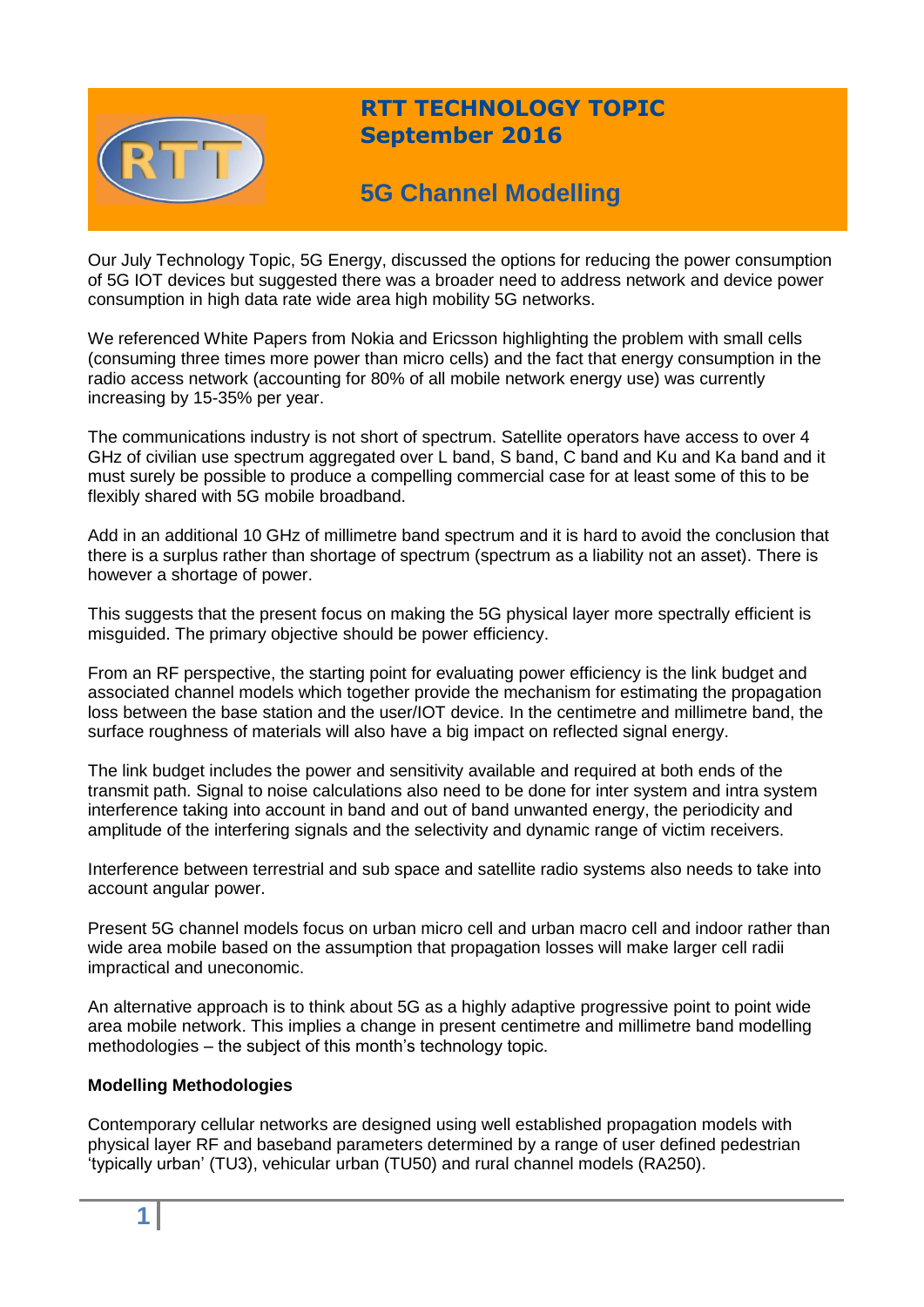These work adequately well up to 2 GHz but become progressively less accurate at higher frequencies/shorter wavelengths.

Discussions around suitable channel models for the centimetre and millimetre bands focus on the relative merits of the *Alpha Beta Gamma* (ABG) model using a floating constant referenced to known and measured data sets, the *Close In* (CI) model referenced against a path distance of one metre and a *CIF* model which adds in a frequency weighted path loss exponent.

The *ABG* model typically under predicts path loss when near to the transmitter and over predicts path loss further way. The CI and CIF models are more accurate and computationally simpler.

Frequencies being studied range from 2 GHz to 73 GHz with a path length of between 4 metres and 1238 metres with models for urban microcells (UMi) with antennas at 10 metres, urban macro cells (Uma) with antennas at 25 metres and Indoor Hot Spots (InH). The CI model works better for outdoors and CIF model for indoors. Both models have a path loss variable that is continuously coupled to the transmitted power over distance.

The measurements and modelling are based on narrow beam 7.8 degree azimuth half power beam width antennas and wideband 49.4 degree antennas.

### **A need for large cell models?**

While this modelling work is undoubtedly useful it excludes larger cell radii on the basis of assumed propagation loss. While this may be a sound assumption for antennas with 7 or 8 degree beam widths and above it is at least worth exploring the viability of larger cells supported by narrower beam width antennas.

Ka band satellite systems for example use fractional beam width antennas with a half power azimuth beam width of between 0.5 and 1.5 degrees. This is partly to offset the additional rain fade margin needed for the Ka band (compared to Ku band) but also to provide coverage flexibility, frequency reuse and interference mitigation. The beam pattern replicates the beam pattern available from a fixed link microwave dish but with the ability to provide dedicated on demand coverage.

Applying a similar approach to terrestrial 5G coverage to individual users and individual devices from dominant high power high towers at least merits study and potentially provides an alternative wide area economic model for delivering high bit rate mobile connectivity. It might also provide a more persuasive technical basis for co sharing satellite spectrum in the centimetre band including repurposing 28 GHz as a dual use band.

As referenced in last month's technology topic, these studies are making some progress in the US. For example, the AT&T, EchoStar, Hughes Networks and Alta Wireless spectrum sharing framework proposes ways in which fixed service satellite services (FSS) can be integrated with Upper Microwave Flexible Use (UMFU) licenses. Verizon are attempting to establish a similar study framework with Viasat but co-existence and spectral asset considerations continue to frustrate technical and commercial progress.

#### **Interference management and power efficiency**

Satellite systems are essentially large macro cell networks supported from high power (up to 15 kilowatt) high platforms (a few hundred kilometres to 35,000 kilometres). They may be supplemented by sub space systems (balloons or drones) at altitudes of 20 to 30 kilometres.

The additional path loss and required rain fade margin for Ka band (27 to 40 GHz) compared to Ku band (12-18 GHz) is offset by the additional gain available from more closely spaced antennas.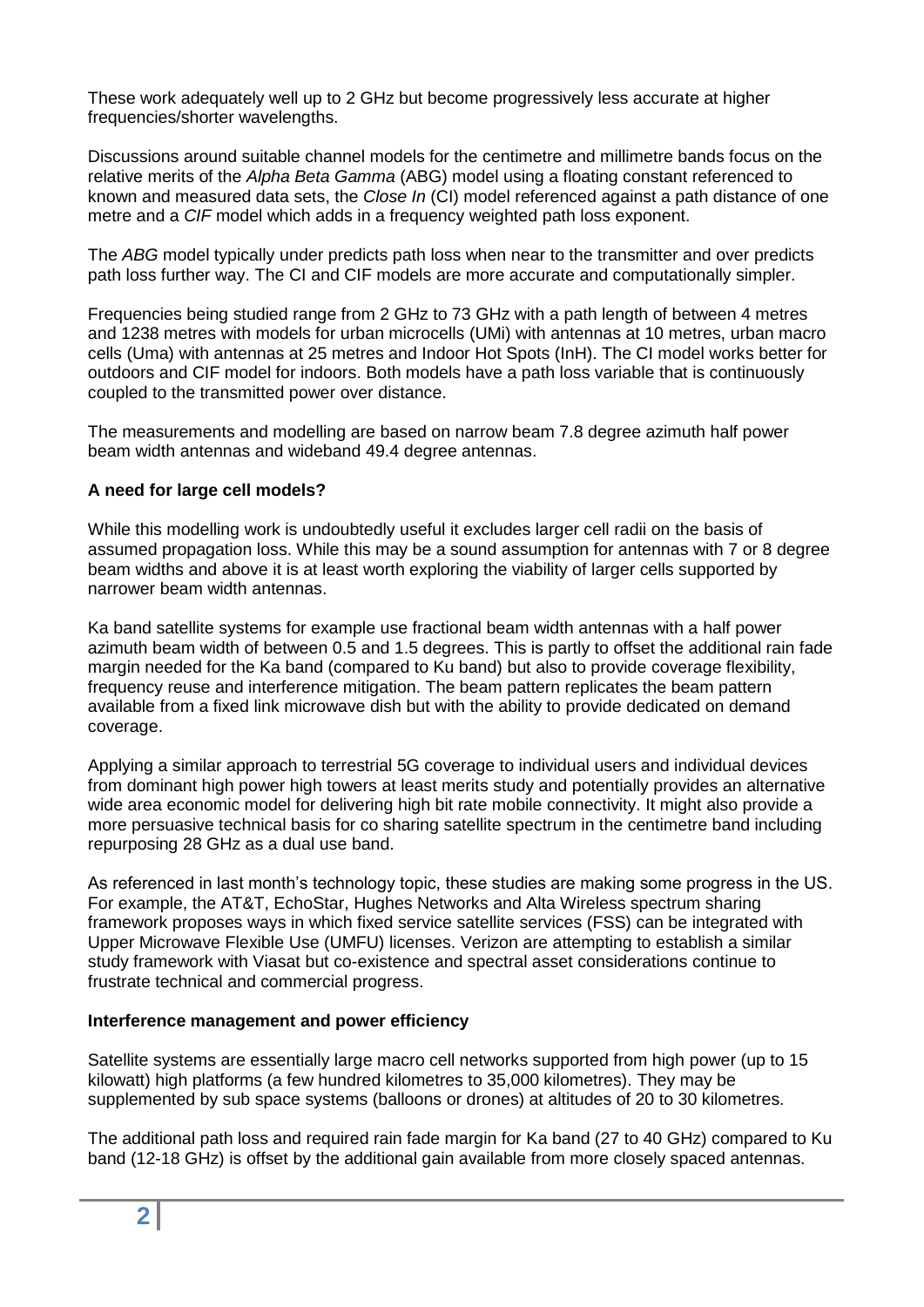Translating this approach to terrestrial networks is not inconceivable. Military radio systems at 70 GHz are capable of supporting 60 kilometre line of sight links so there is no intrinsic technical reason why this cannot be replicated in civilian high power high tower systems anywhere between Ku band and W band (up to 110 GHz).

Signalling load would reduce producing a net gain in power and spectral efficiency and delivery cost per bit could be reduced to the point where wide area rural 5G becomes viable into low ARPU markets.

The terrestrial and satellite coexistence and spectrum sharing studies also imply a need for additional 3D RAN interference modelling which will also need to accommodate Air to Ground (ATG) and terrestrial network co-existence and sub space/terrestrial co-existence.

## **Summary**

Adaptive fractional beam width antennas have a number of advantages.

Adaptive fractional beam width antennas avoid wasting RF energy and deliver over 40 dB of isotropic gain, sufficient to compensate for the additional propagation loss and rain fade margin associated with centimetre band and millimetre band deployment.

Adaptive fractional beam width antennas integrated with advanced dormancy algorithms improve power efficiency and mitigate inter and intra system interference providing a basis for dual use FSS/5G in bands including the 28 GHz band. Reducing intersystem and intra system interference translates into a capacity or coverage or coexistence gain.

Adaptive fractional beam width antennas can replicate the multiplexing gain of MIMO by supporting multiple routing options (including in band repeater and relay links).

Adaptive fractional beam width antennas reduce the need for channel equalisation by reducing delay spread. The channel characteristics will generally be more stable, closer to fixed point to point channel modelling (and guided media). This should allow an additional reduction in channel coding overhead.

Adaptive fractional beam width antennas potentially allow power control to be implemented in the time domain. Power amplifiers can be run at high output power where they can be made intrinsically more efficient.

All of the above require near real time measurement of angle of arrival, angle of departure and angular power. Although this might seem to be an intractable problem, it has already been solved by the automotive industry for 79 GHz automotive radar. The challenge will be whether these techniques can be translated across into devices working in low signal to noise conditions in high dynamic range wide area mobile networks.

The viability of all of these options needs to be tested against a range of new channel models that have yet to be developed or at least have yet to be introduced into the public domain. These additionally will need to accommodate air to ground and ground to air interference modelling.

### **Learn more about these topics**

Learn more about these topics - resources for 5G engineering, marketing and policy teams

### **5G STUDY - 5G and its vertical markets: challenges and opportunities 2015-2030**

Co-authored by Geoff Varrall, published and researched by Policy Tracker.